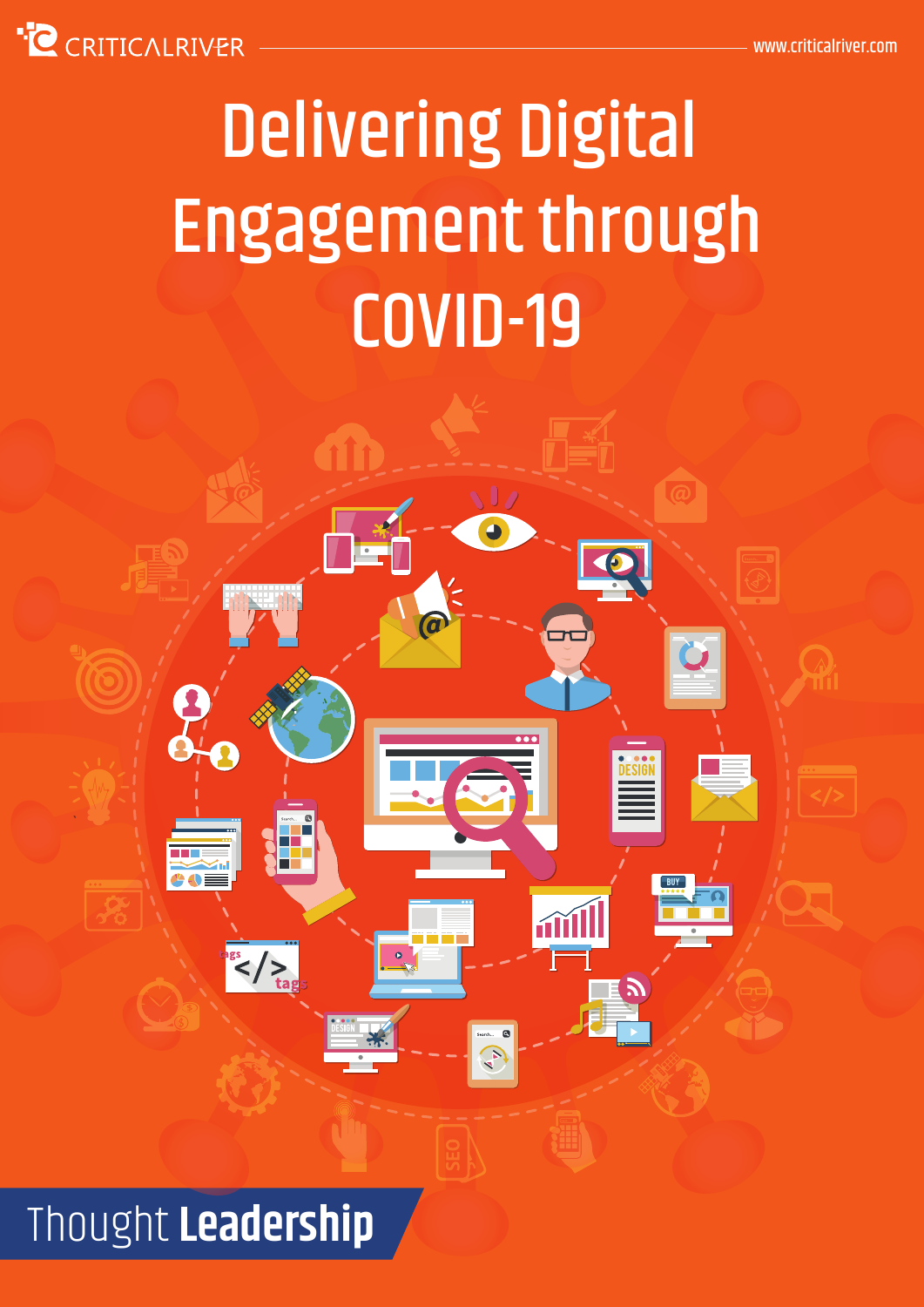### **Digital is Everything**

Digital channel usage is fastening everywhere during the COVID-19 pandemic. Corporate investment in digital engagement will require to reflect new ways of living and working. How long such customer reaction will last is unclear, but we recognize there will be no reversion to the old operating ways.

Customer expectations for what composes "basic" digital abilities have changed forever. As customers continue to stay digital, post-crisis expectations for digital engagement will continue to climb.

Intellect, compassion, and reciprocity will become the differentiators. Trust will be more significant than ever. Companies require to plan for the prospect of digital engagement versus digital transactions. The pace at which organizations develop and deploy these abilities will become a reference to a competitive edge. The extent to which they can nurture them will become a source of cost-benefit.

### **Being ready to Engage**

During their extended time at home, customers have become more prepared and able to use digital engagement practices. Individuals who opposed digital communications such as e-commerce, mobile finance, and video calls are rising as digitally engaged customers.

The rise of new digital customer profiles is expected to last and will need an ongoing study to control the right customer sales and service channel mix. Unique customer choices will also significantly impact the percent of total profit companies should anticipate driving through e-commerce.



### **Virtual Access**

Social separation has drawn technology even closer to the heart of the human experience. The most impactful events have mixed physical and digital dimensions to produce global reach for previously restricted experiences.

Arguably more remarkable than the abundance of virtual social engagements are advisory assistance changes once thought to need in-person interactions. Medical appointments have found their way online. Online training and education are fastening, and customers are getting more relaxed with remote advisory assistance, such as banking and insurance. Digital is earning traction and trust as they were used during the crisis across crucial business contexts, creating access, security, and continuity.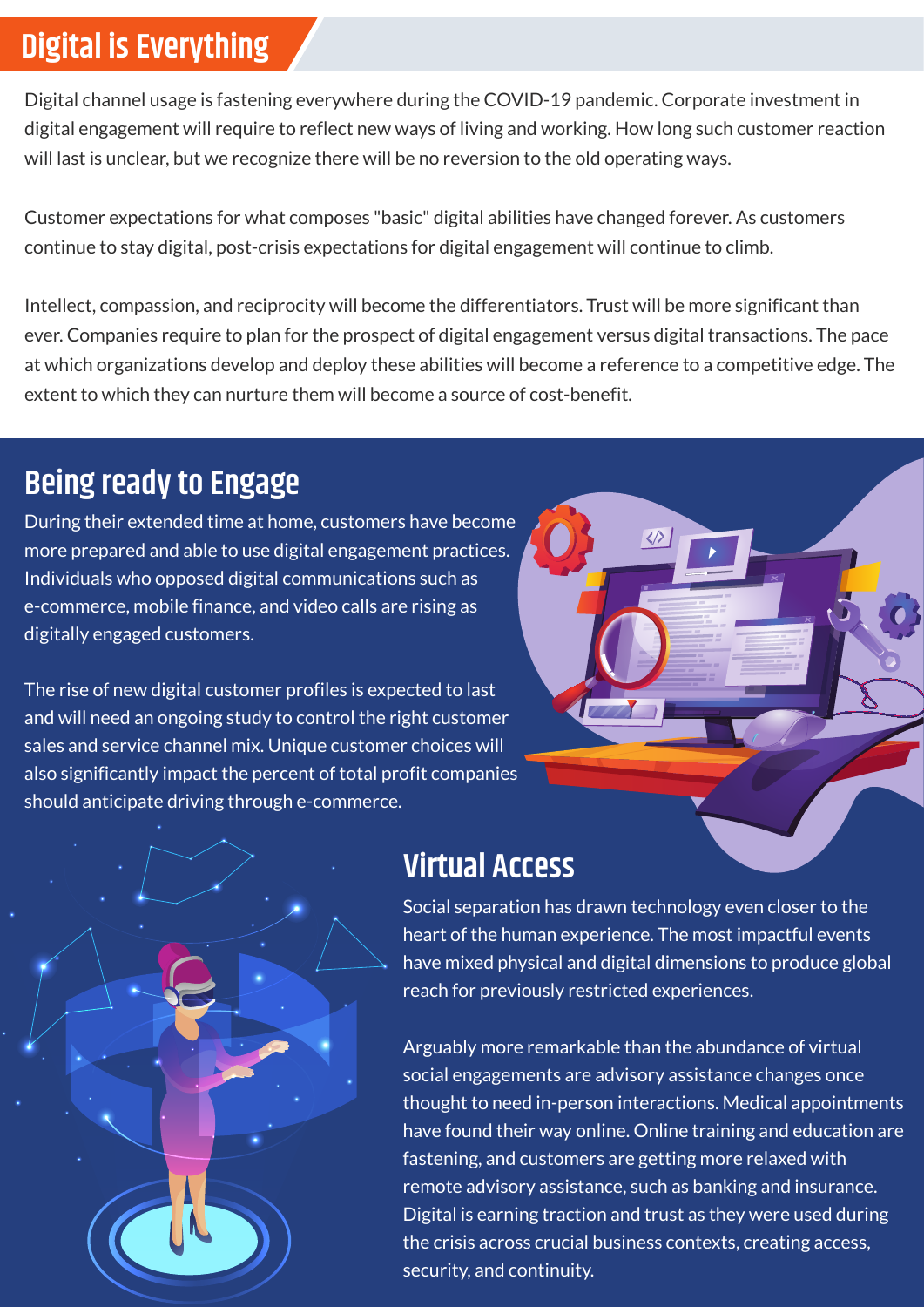#### **Interactions based on Relationships**

Trust has long been a decisive element of digital customer engagement. Still, COVID -19 has produced the real idea of brands to the fore. It has also put the thought of security front and center in consumer values. Post-crisis, customers will be looking back to reflect on how brands delivered under pressure.

During and post-crisis, organizations should concentrate customer engagement on reassurance to continuously strengthen the usefulness of products, services, and the business itself. A luxury automobile company may not succeed during these global isolation measures. However, one brand recently conceived a virtual showroom that supports personal safety and ease of vehicle use without mentioning COVID -19. The shift shows that digital capabilities produced during the pandemic can become a perpetual engagement strategy.





#### **Endless Adjustment**

Many organizations have been pushed to build agility in their workforce to maintain their business's developing needs during the crisis. The lines between diverse human customer support channels have bleared.

Retail store agents, field service engineers, and airline gate agents have briefly turned their focus to the call center, using chat and voice platforms.

Old barriers have crumbled. In the light of transformation, sales and service organizations held their breaths and dashed out the rule book in the name of producing continuity for their customers.

As a result, the base has been set for companies to imagine their workforce's flexibility across customer engagement touchpoints holistically. It will force vital shifts in customer sales and support operating models and the workforce abilities needed to succeed.